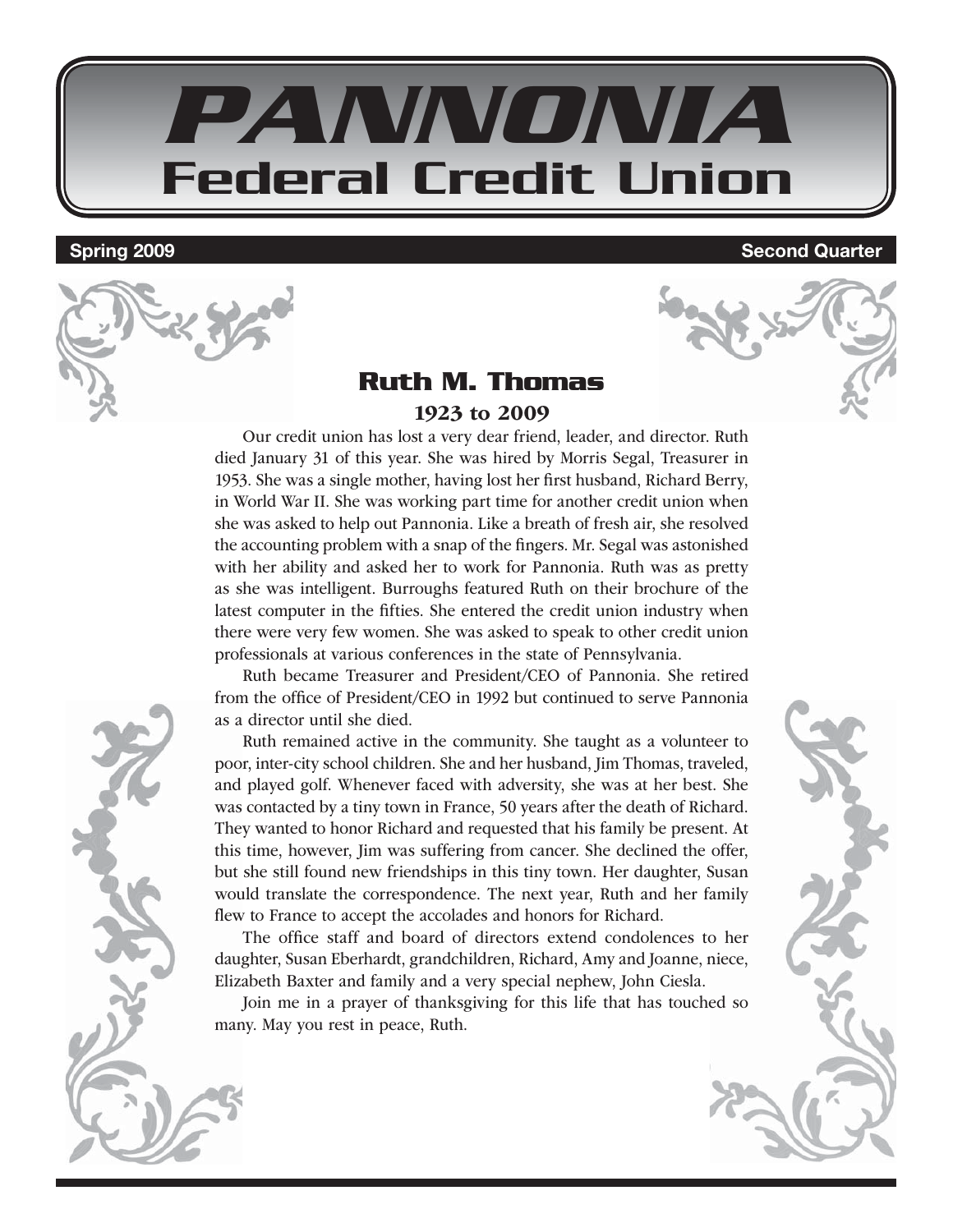#### **"House of the Future" Will Blend Old and New**

Mention "house of the future" and many people conjure up images of sleek homes made of white plastic, sitting atop high stilts, with a robot tending to daily chores. Just like in the old "Jetsons" cartoons.

But the house of the future is probably going to look a lot like the house of yesterday and today. We are just too accustom to the "warm" feeling of a traditional looking house – with brick, siding, doors, windows – sitting steadfastly on terra firma. We're not ready for a plastic bubble in the sky – not anytime soon at least.

The biggest advances in technology over the next few years will likely be hidden. They will either be part of the building materials, disguised to look traditional. Or they'll be hidden behind walls, buried underground, or part of the "mechanicals" of the house (plumbing, wiring, heating/air conditioning system) we rarely see. Here is a sampling of some technologies being developed:

- ♦ Exterior building materials that adapt to the environment. Siding, roofing, windows, and other vestiges of a traditional home will be built from materials that can reflect light (to help cool a house in the summer) or absorb light (to help warm a house in the winter).
- ➧ Wireless devices placed strategically (and discreetly) throughout the house that will allow you to monitor/run the house by personal computer or cell phone. Uses would include monitoring pets and childcare professionals, turning lights off and on, and adjusting heating/air conditioning settings as you commute to and from work.
- ➧ Geothermal heating and air con-

ditioning systems that take advantage of the near constant 55° environment that exists just below the frost line in the earth around your home. Air circulated through a duct system buried in a trench around your home is pre-heated or pre-cooled (based on season) to be used to heat/cool your home at a fraction of the cost of traditional furnaces and air conditioners.

➧ "Smart" lighting and appliances that power up and power down as they sense your approach. High-energy appliances such as clothes dryers, dishwashers, and water heaters may respond directly with utility companies to operating during off-peak times to save money and reduce environmental impact.

These technologies and more are available now but have not been widely implemented due to cost and reliability issues. But with advances in science, and the cost of energy ever increasing, these and other features will likely be finding their way into your future home.

#### **Track Your Credit Report for Free**

Which credit bureaus will your credit union, auto dealer, mortgage broker, or credit card company check? Usually all three will be reviewed with the average (or sometimes lowest) score providing the basis of your interest rate. Know what's on your credit report. It's easy with the free annual credit report that is provided to legal U.S. residents once a year at www.annualcreditreport.com. Review your report for any inaccuracies that could cost you money through higher interest rates.

Request your free credit report online, by phone, or by mail. Free reports requested online are accessible immediately. Free credit reports requested by phone or mail will be processed within 15 days of receiving your request.

After receiving your report, look for inaccuracies, including late payments, unknown accounts, unknown addresses, incorrect spellings, or any thing else you do not recognize. The phone number for each creditor is located next to the entry on your credit report. Taking time to fix simple inaccuracies can save thousands of dollars in interest fees if the inaccuracies were lowering your credit score.

The next step is to check your credit report every year. Get on your computer and add a reminder to your calendar to check again next year.

#### **Spruce Up with a Home Improvement Loan**

Even with all of the ups and downs in the housing market, your home is still your castle. Don't neglect the turrets or the moat! Ignoring problems like a leaky roof or a crumbling foundation won't make them go away. Keeping up with maintenance and repairs makes your space a nicer place and helps protect your investment.

If you are planning a major remodel, remember that you'll rarely recoup the entire cost and that some improvements have a higher percentage payback than others. Upgrading the kitchen or the bathroom will return more on your investment than adding a sunroom or home office. Factor in how long you plan to stay in your current home.

For projects large or small, see your credit union for a home improvement loan. We may not be able to help you pick out the new color scheme, but we will help you figure out the financing that matches your style. Call or stop by your credit union today.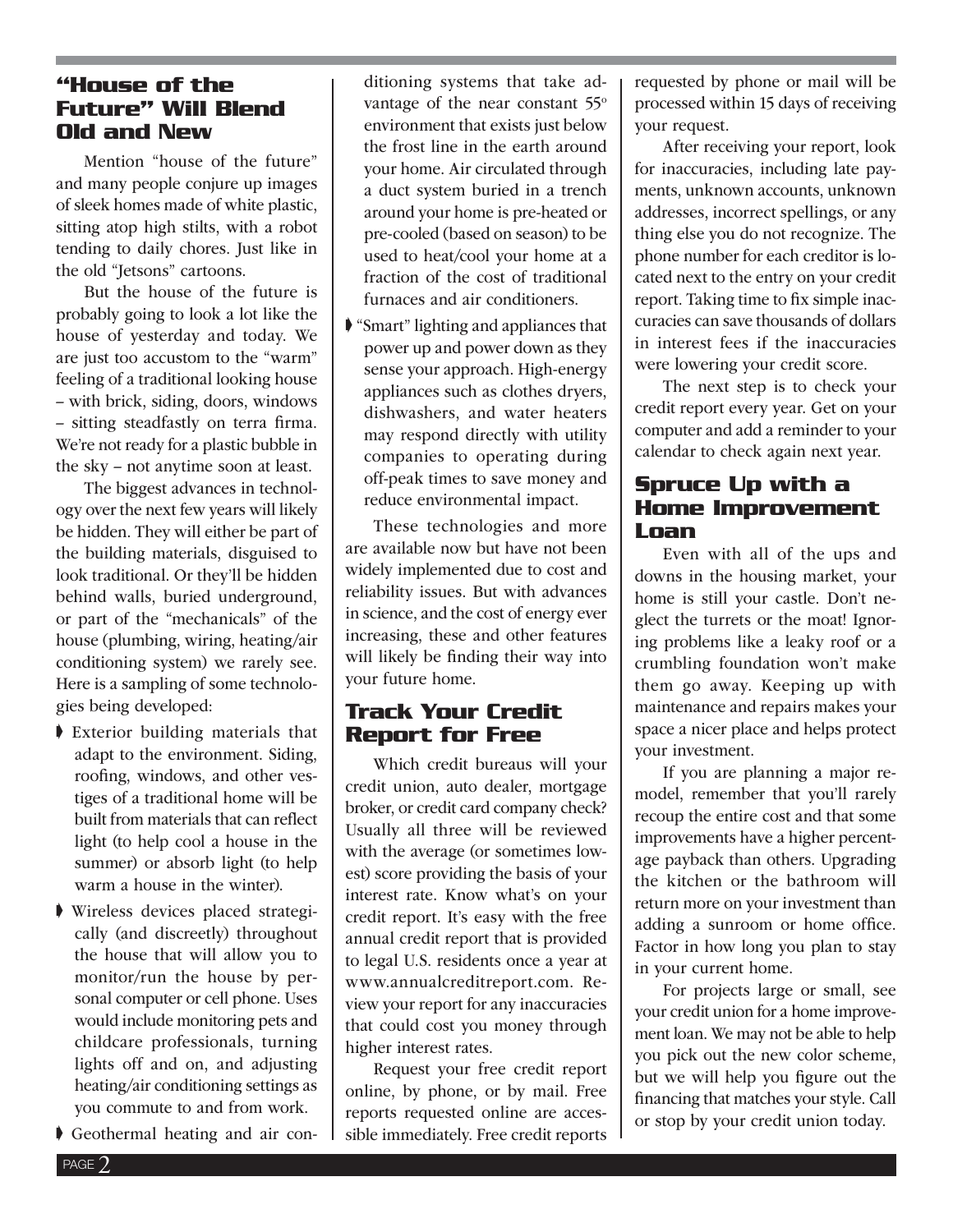## **Calendar of Events 2009**



Begins Wednesday, April 8, 2009 The Credit Union will be closing at 2 PM on Wednesday, April 8, 2009 and closed Thursday and Friday, April 9 and 10, 2009

Pannonia Federal Credit Union Annual Meeting Wednesday, May 6, 2009







Saturday June 14, 2009







#### **Wake Up Your Account**

Your credit union is required by law to escheat (give) to the state any funds from member accounts that have been dormant after a period of time.

#### "Dormant" means:

- 1. No activity (deposits/withdrawals) during the preceding twelve months and
- 2. No written correspondence from the member to the credit union during the preceding twelve months.

Wake up your account today. If your account is dormant, please make a small deposit or communicate with us in writing. This will reactivate your account! If you no longer need the account, visit the Credit Union to close it.

If you know where we can locate these members, call the Credit Union: Allen S. Gurst • Debbie Weinstein

#### **MVCP**

Buying a vehicle? Protect yourself by calling the Motor Vehicle Certification Program. MVCP will save you money and time by making sure you get a fair deal. Call 1-800-345-0990 to speak to a consumer advisor. MVCP is a free service provided to you by Pannonia Federal Credit Union.

#### **Attention All Senior Homeowners (62 & older)**

Contact: David Bernstein, National Reverse Mortgage Specialist (215) 379-5001 X 103

### **Keep Us Current with Your Address**

Don't forget to let us know of your change of address if you move. We need your current address for our mailings. Keep your account safe by being sure it is going to your address and not the new occupants of your old house. And remember, once a member, always a member. So if you move out of state, you can continue being a member of the credit union.

#### **Credit Unions Celebrate Centennial**

Happy 100 Birthday U.S. credit unions! The first U.S. credit union was chartered on April 15, 1909 in Manchester, New Hampshire. The parishioners of St. Mary's Church organized the credit union with help from Alphonse DesJardins, a Canadian journalist, who recognized that people needed an alternative to loan sharks, and had opened the first credit union in North America in Levis, Quebec in 1901.

Chartered as La Caisse Populaire Ste. Marie by a special act of the New Hampshire legislature, the credit union is today known as St Mary's Bank and now serves the entire Manchester community.

The credit union idea was slow to catch on, but the passage of the Federal Credit Union Act in 1934 spurred growth. Across the country, people joined credit unions to have a safe place to save and a fair place to borrow.

From their humble beginning, credit unions today provide a wide variety of financial services to some 91 million member-owners. As not-for-profit cooperatives, at credit unions, people mean more than money. Now that's something to celebrate.